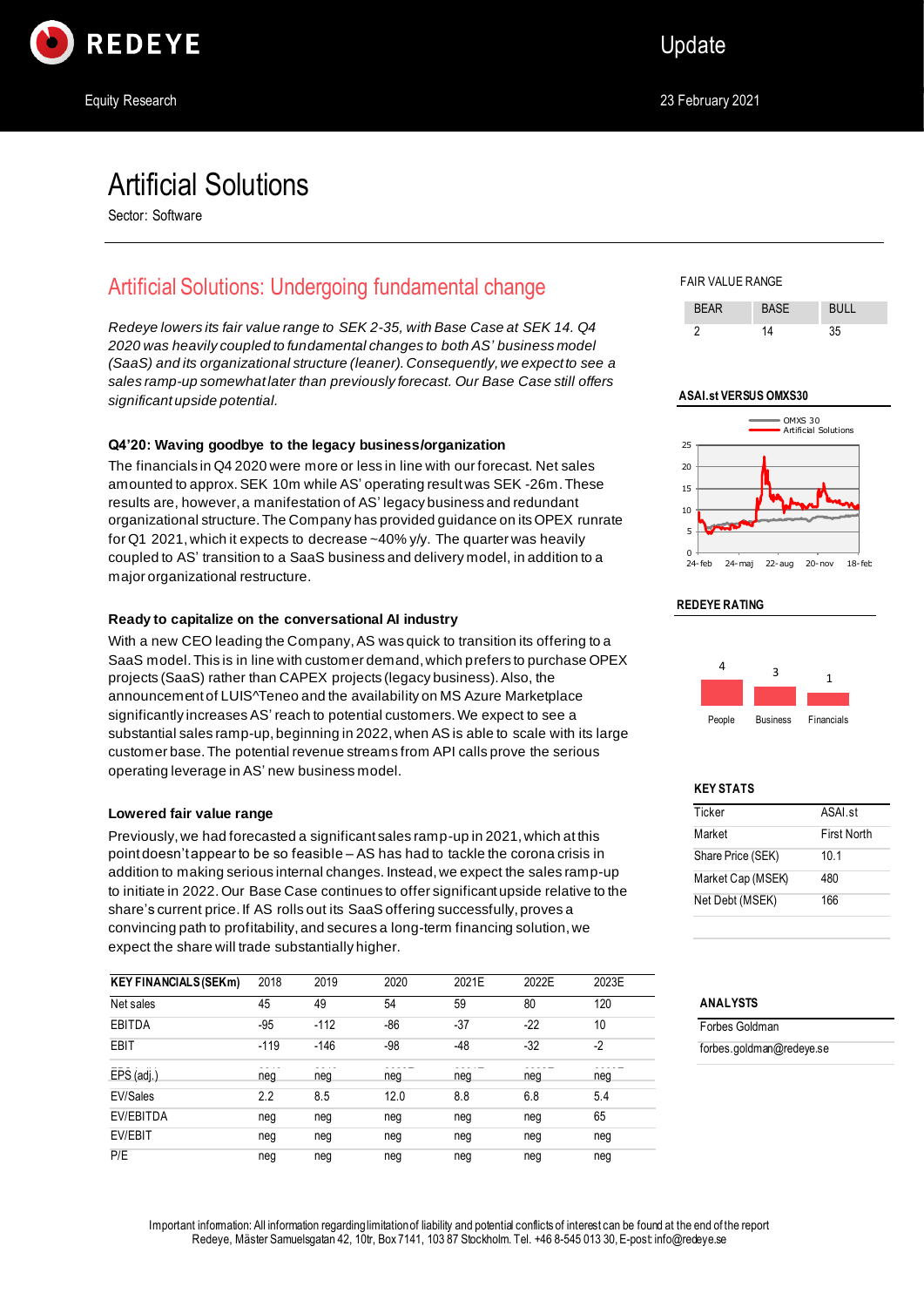# Q4'20: Undergoing fundamental change

The fourth quarter has seen AS undergo fundamental change to its organizational structure, in addition to its business and delivery model – which now is SaaS. Per Ottosson took over the CEO helm in November 2020 and has the Board's full support to "modernize and vitalize AS' commercial and delivery model", which he writes in the CEO statement. A strategy change that should have taken a year was carried out in the quarter. We expect to see the initial effects of this in the Q1 2021 report.

The Company expects to have a significantly lower cost-base going forward, and estimates that its operating expenses will amount to SEK 105m on an annual basis in Q1 2021. Relative to the annualized OPEX in Q1 2020, SEK 178m, the only quarter without furlough support in light of the pandemic, this is a substantial decrease. AS' historical OPEX has been disproportionately high, and has indeed burdened the Company's operating result. We certainly welcome the measures taken by AS, and deem increased OPEX control to be an essential priority in order to become profitable.

| <b>Artificial Solutions: Historical financials</b> |         |         |         |         |         |         |                   |
|----------------------------------------------------|---------|---------|---------|---------|---------|---------|-------------------|
| <b>SEKm</b>                                        | 2018    | 2019    | Q1      | Q2      | Q3      | Q4      | 2020              |
| <b>Net sales</b>                                   | 45      | 49      | 15      | 15      | 13      | 10      | 54                |
| growth V/V                                         |         | 9%      | 21%     | 22%     | 4%      | $-12%$  | 10%               |
| <b>Total operating income</b>                      | 62      | 68      | 19      | 19      | 17      | 19      | 74                |
| OPEX (excl. D&A)                                   | 157     | 203     | 44      | 38      | 35      | 42      | 160               |
| <b>EBITDA</b>                                      | $-95$   | $-135$  | $-25$   | $-20$   | $-18$   | $-23$   | -86               |
| margin                                             | $-189%$ | $-239%$ | $-165%$ | $-123%$ | $-122%$ | $-127%$ | $-134%$           |
| D&A                                                | 24      | 12      | 3       | 3       | 3       | 3       | $12 \overline{ }$ |
| <b>EBIT</b>                                        | $-119$  | $-146$  | $-29$   | $-23$   | $-21$   | $-26$   | -98               |
| margin                                             | $-236%$ | $-260%$ | $-186%$ | $-144%$ | $-141%$ | $-141%$ | $-152%$           |
| Interest expenses                                  | 27      | 36      | 3       | 19      | 12      | 22      | 57                |
| <b>EBT</b>                                         | $-146$  | $-182$  | -31     | $-42$   | -33     | -48     | $-154$            |

Source: Redeye Research, Artificial Solutions

Overall, the financials in Q4 were in line with our forecast. AS' revenues, i.e., net sales and other operating income, amounted to SEK 18m – virtually unchanged on a y/y basis. OPEX decreased somewhat y/y and the operating result was SEK -26m. The quarterly results are a manifestation of AS' legacy business and redundant organizational structure. The Company expects that the recent changes will have a substantial impact on its future financials – this has been considered in our forward-looking estimates.

| <b>Artificial Solutions Q4'20: Actual vs estimated</b> |                 |                 |                         |             |            |  |  |  |
|--------------------------------------------------------|-----------------|-----------------|-------------------------|-------------|------------|--|--|--|
|                                                        |                 |                 | <b>Actual</b> Estimated |             |            |  |  |  |
| (SEKm)                                                 | Q4'19           | Q4'20A          | Q4'20E                  | Diff $(\%)$ | Diff (abs) |  |  |  |
| <b>Revenue</b>                                         | 18i             | 18i             | 17                      | 6%          |            |  |  |  |
| growth                                                 | 0%!             | $-1\%$          | $-7%$                   |             |            |  |  |  |
| OPEX excl. D&A                                         | 46 <sub>i</sub> | 42 <sub>1</sub> | 39                      |             |            |  |  |  |
| <b>EBITDA</b>                                          | $-23$           | $-23$           | $-17$                   | 35%         | -6         |  |  |  |
| margin                                                 | $-127%$         | $-127%$         | $-99%$                  |             |            |  |  |  |
| D&A                                                    | 3               | ว               | 2                       |             |            |  |  |  |
| <b>EBIT</b>                                            | $-261$          | $-26$           | $-19$                   | 32%         | -6         |  |  |  |
| margin                                                 | -143%i          | $-141%$         | $-113%$                 |             |            |  |  |  |

Source: Redeye Research, Artificial Solutions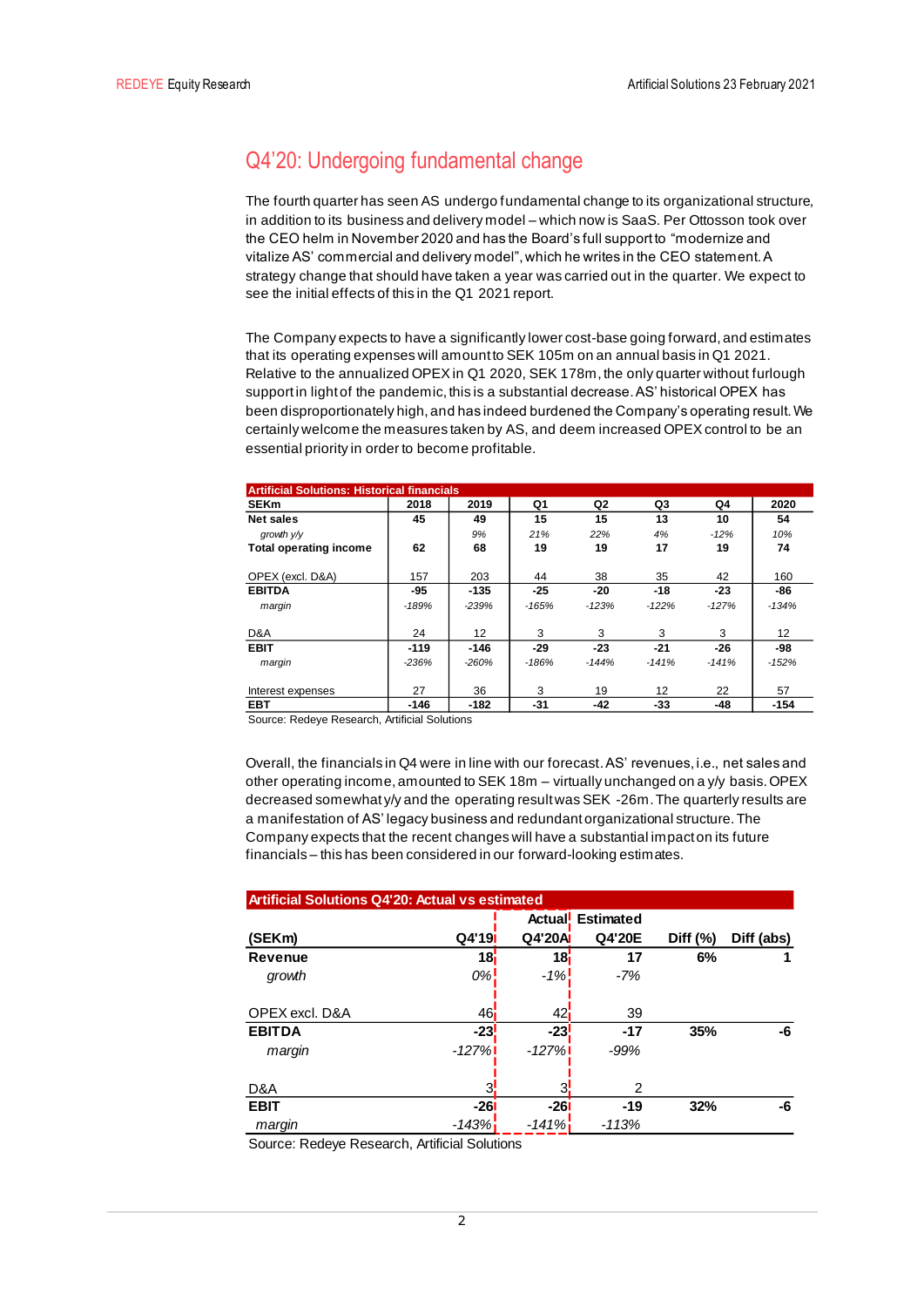# Operational highlights

As previously mentioned, the fourth quarter entailed fundamental change. We provide a brief recap of the most notable events.

## Appointment of new CEO

Ottosson has extensive senior management experience and background within AI and software sales. Previous employers include Hewlett-Packard, EMC Corporation, and IPsoft, where he spent the last ten years, most recently as Chief Revenue Officer. IPsoft is also active within conversational AI, and a dear competitor of Artificial Solutions, although of significantly larger size. The CEO's knowledge of the industry, in addition to his previous success at incumbent firms is indeed encouraging.

## Secured financing

**AS agreed to extend the current credit facilities of EUR 11m** for two years to March 2023. 1,562,500 warrants were issued to the creditors, granting them the right to subscribe at a strike price of SEK 32 per share (before March 31, 2023). If all warrants are exercised, the dilutive effect is 3.2% for a cash contribution of SEK 50m.

**AS entered into a convertible note agreement with Nice & Green (N&G),** who has committed to subscribe for convertible notes of up to SEK 60m. The convertible notes can be converted to shares at a 7% discount to the share price when a conversion is requested by N&G. AS, however, has the option to redeem the notes in cash for a 3% fee of the nominal amount. So far, AS has utilized SEK 30m of the agreement. We believe it is rather likely that AS will utilize the agreement to its full extent. Assuming the share continues to trade around SEK 10, the agreement should incur the issuance of ~6m shares during its lifetime. So far, ~1m shares have been issued. AS provides extensive information on its convertible note agreemen[t here.](https://www.investors.artificial-solutions.com/convertible-notes-financing-agreement)

## SaaS business model

AS communicated its transition to a SaaS business and delivery model in December 2020 which to a greater extent captures the customer demand. Rather than purchasing CAPEX projects (in line with AS' legacy licensing model), customers prefer to purchase OPEX projects – which significantly reduce the initial financial hurdle. At the same time, AS' revenues will to a further extent rely on successful customer rollouts, and continued customer growth. AS expects to receive much better visibility of its future and recurring revenues – perhaps the most essential metric as per the SaaS model.



Recurring Revenues MSEK R12 Q1 2019 - Q4 2020\*

Source: AS Q4 2020 presentation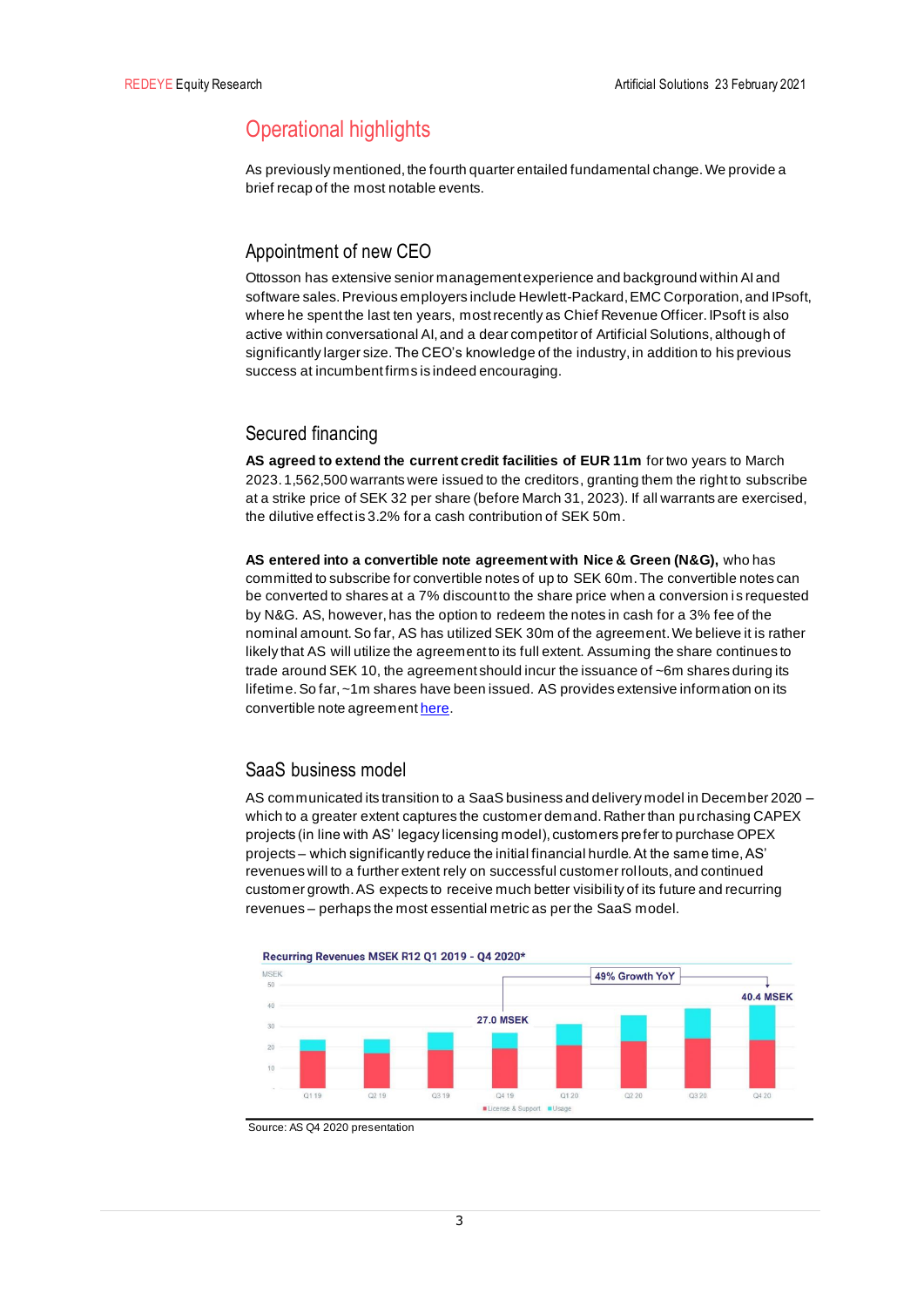Recurring revenues, i.e. usage, licensing and support, amounted to SEK 7.6m (5.9) in Q4 2020. The chart above illustrates AS' recurring revenues on a R12m basis. We note a steady increase in recurring revenues y/y, which amounted to SEK 40m in 2020.

Order backlog and order intake have been key financial metrics for AS. For instance, one of AS' financial targets was to grow its order intake in line with the NLP market, ~40% annually.**Beginning in Q1 2021, however, order backlog and order intake will not continue to be key metrics.** Instead, the Company will focus on recurring revenues from 1 and 2 below – in addition to customer acquisitions. The revenue streams in the new business and delivery model are:

- 1. Subscription revenues from Teneo Studio
- 2. API calls generated in Teneo Engine
- 3. Ingested data in Teneo Data
- 4. Expert services





Source: AS Q4 2020 presentation

AS provides some guidance concerning the ARR it expects to achieve from its new business model. It expects subscriptions and API calls to drive a substantial portion of future revenues. Subscription revenues are to some extent linked to what the Company has reported as license revenues, while API call revenues are linked to what the Company has reported as usage revenues.

## Organizational restructure

AS has seen fundamental change to its organizational structure. Some of the more notable highlights include:

- Sold APAC division to previous VP of APAC
- Simplified organizational structure by having fewer managers
- Simplified internal processes and legal structures

According to AS, this will reduce its operating expenses significantly – illustrated below.



Source: AS Q4 2020 presentation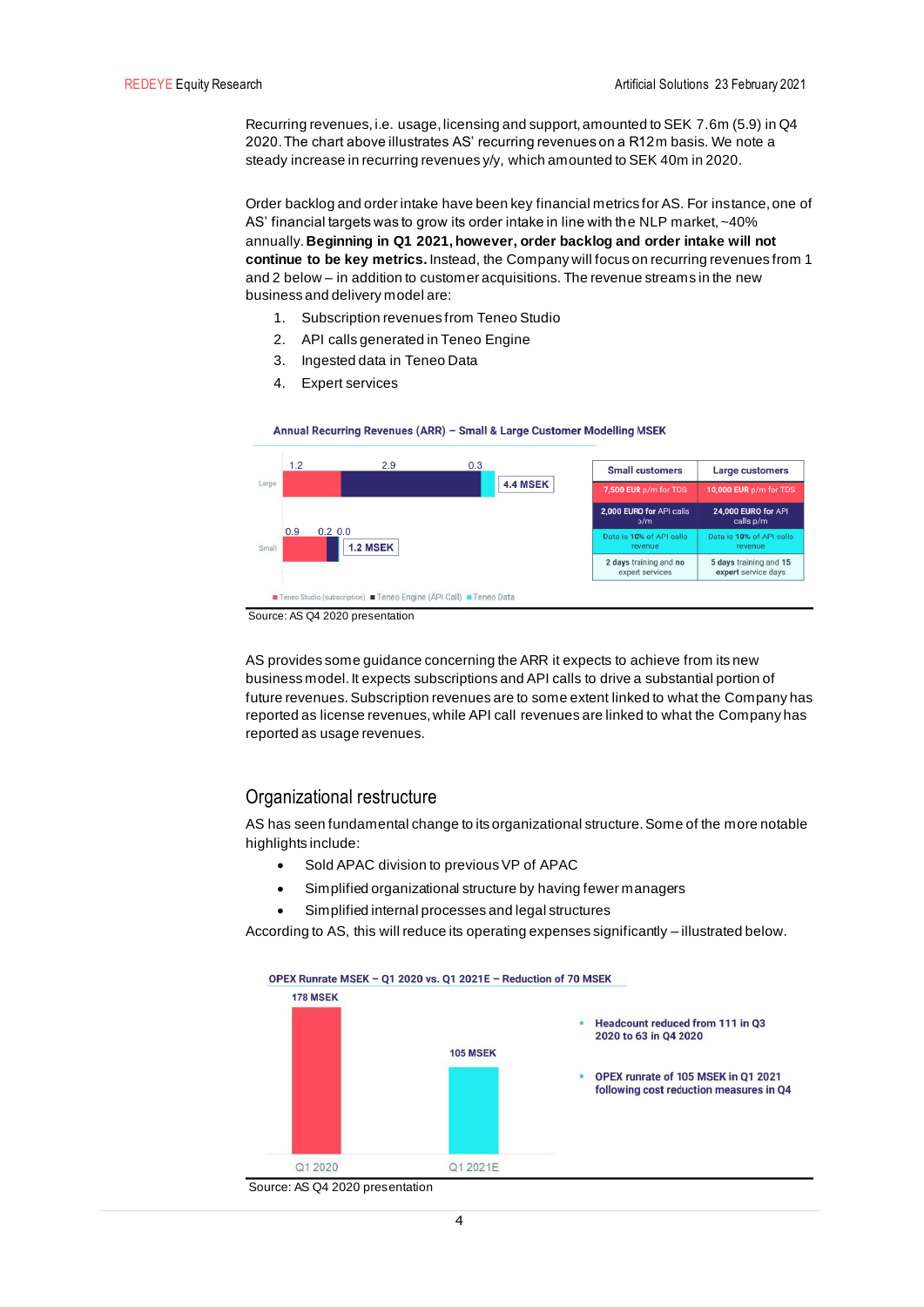## LUIS^Teneo

AS announced the availability of Teneo in the Microsoft Azure Marketplace, an online market for buying and selling cloud solutions certified to run on Azure. Also, it announced LUIS^Teneo, a SaaS-based development suite and bot engine using Microsoft LUIS. It allows customers to build, scale and maintain LUIS-based bots with less resources – improving conversational bot ROI. Consequently, all 1,700 organizations using Microsoft Azure and LUIS will benefit from the enhancements brought by Teneo, complementing their existing solutions.AS has already acquired its first customer in this area, SelectQuote.

## Financial position

**AS' cash and available funds amounted to SEK 62m by year-end 2020 – illustrated below.** Our forward-looking estimates and implied burn-rate suggest that AS may need to raise capital later this year, or in the beginning of 2022. This takes into consideration an accelerated rollout of the SaaS offering. Due to the increased OPEX control, AS finds itself in a much better position to steer its cash flow in relation to its growth ambition, which the CEO writes in the quarterly report. We would expect the management to choose an ambitious growth target, especially considering AS' opportunity to capitalize on the conversational AI market – where it is well-positioned.



Source: AS Q4 2020 presentation

# Financial estimates

| <b>Artificial Solutions: Estimates</b> |         |        |        |        |        |        |        |       |
|----------------------------------------|---------|--------|--------|--------|--------|--------|--------|-------|
| <b>SEKm</b>                            | 2020    | Q1E    | Q2E    | Q3E    | Q4E    | 2021E  | 2022E  | 2023E |
| Net sales                              | 54      | 13     | 16     | 14     | 16     | 59     | 80     | 120   |
| growth V/V                             | 10%     | $-15%$ | 5%     | 5%     | 65%    | 10%    | 35%    | 50%   |
| <b>Total operating income</b>          | 74      | 17     | 20     | 18     | 20     | 75     | 96     | 135   |
| OPEX (excl. D&A)                       | 160     | 28     | 28     | 26     | 30     | 112    | 118    | 125   |
| <b>EBITDA</b>                          | -86     | $-11$  | $-8$   | -8     | $-10$  | $-37$  | $-22$  | 10    |
| margin                                 | $-134%$ | $-73%$ | $-43%$ | $-50%$ | $-56%$ | $-55%$ | $-24%$ | 8%    |
| D&A                                    | 12      | 3      | 3      | 3      | 3      | 11     | 10     | 12    |
| <b>EBIT</b>                            | -98     | $-14$  | $-11$  | $-11$  | $-13$  | $-48$  | $-32$  | $-2$  |
| margin                                 | $-152%$ | $-92%$ | $-58%$ | $-68%$ | $-70%$ | $-71%$ | $-36%$ | $-1%$ |
| Interest expenses                      | 57      | 13     | 12     | 13     | 12     | 49     | 38     | 34    |
| <b>EBT</b>                             | $-154$  | $-26$  | $-22$  | $-24$  | $-24$  | $-97$  | $-70$  | $-36$ |

Source: Artificial Solutions, Redeye Research; all forward-looking figures are Redeye estimates

AS undertook some serious measures in Q4 2020, transitioning into a SaaS business model and a leaner organizational structure, among others. The immediate effect is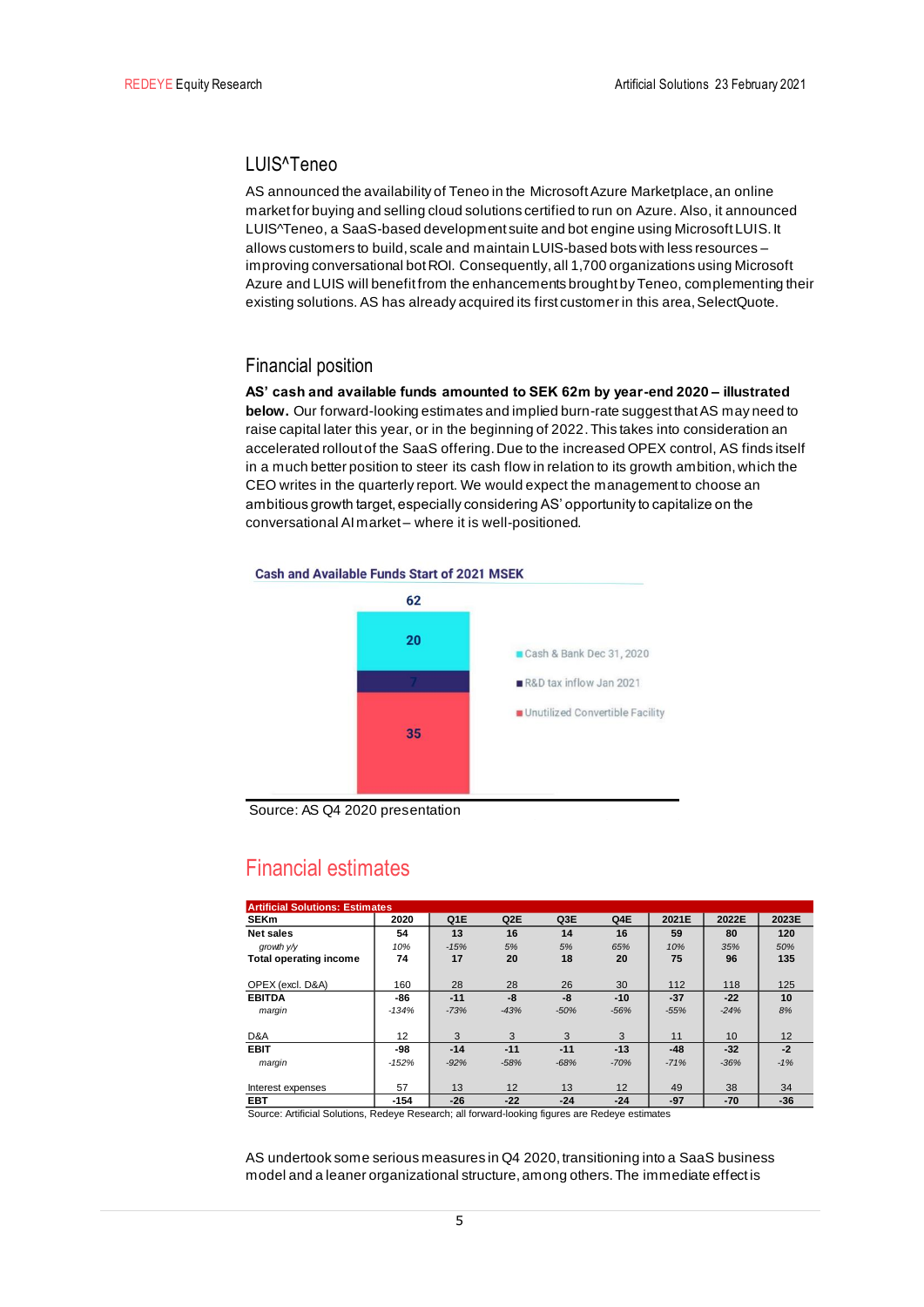manifested in the Company's OPEX, which is estimated to decrease significantly going forward. As previously mentioned, AS provides some guidance concerning its OPEX in Q1 2021. Having decreased headcount from 111 in Q3 to 63 in Q4, it expects an OPEX runrate of SEK 105m in Q1 2021. Our OPEX forecast for FY2021 is SEK 112m.

Also, we expect to see long-term benefits from AS' transition to SaaS. Considering the Company only commenced the rollout of its new offering in Q4 2020, our sales estimates for FY2021 are rather conservative. We expect that focus in the near-term will be on convincing existing customers to transition from the legacy model to the SaaS model, in addition to making new customer acquisitions. Consequently, the most profitable and significant revenue streams, primarily from API calls (previously usage) won't materialize until 2022 and 2023. However, once these revenues begin to materialize, and AS is able to scale with its customers in a significant manner, we expect to see the operational leverage in the new business model. This explains the substantial increase in topline growth starting in FY2022.

| <b>Artificial Solutions Q4'20: Estimate changes in base</b> |        |        |        |        |        |  |  |
|-------------------------------------------------------------|--------|--------|--------|--------|--------|--|--|
| (SEKm)                                                      | 2021E  | 2022E  | 2023E  | 2024E  | 2025E  |  |  |
| Revenue (old)                                               | 95     | 135    | 190    | 266    | 368    |  |  |
| Revenue (new)                                               | 67     | 90     | 130    | 186    | 262    |  |  |
| Change $(%)$                                                | $-29%$ | $-33%$ | $-32%$ | $-30%$ | $-29%$ |  |  |
| EBIT (old)                                                  | (73)   | (48)   | (5)    | 27     | 83     |  |  |
| $E$ BIT (new)                                               | (48)   | (32)   | '2)    | 20     | 60     |  |  |
| Change (%)                                                  | nm     | nm     | nm     | $-24%$ | $-28%$ |  |  |

Source: Redeye Research

Our revenue forecast, i.e., net sales and other operating income, is adjusted with a downward bias. The corona crisis had a negative impact on AS, especially concerning new customer contracts. Large CAPEX investments were put on hold across many industries – the new OPEX-based SaaS-model is in line with market demand. Also, due to the substantial increase in OPEX-control, we adjust the operating result with an upward bias in the near term. We maintain our view on AS reaching more or less EBIT-breakeven in FY2023.

# Valuation

| <b>Artificial Solutions: DCF assumptions in Base</b> |             |             |                             |                 |  |  |  |  |
|------------------------------------------------------|-------------|-------------|-----------------------------|-----------------|--|--|--|--|
| <b>Assmptions:</b>                                   | 2021E-2025E | 2025E-2030E | DCF-value                   | DCF-value       |  |  |  |  |
| <b>CAGR Revenue</b>                                  | 41%         | 18%         | <b>WACC</b>                 | 12%             |  |  |  |  |
| Average EBIT-margin                                  | $-15%$      | 33%         | NPV of FCF                  | 244             |  |  |  |  |
|                                                      |             |             | NPV of Terminal Value       | 585             |  |  |  |  |
| Terminal                                             |             |             |                             |                 |  |  |  |  |
| Sales growth                                         | 2%          |             | Sum of NPV                  | 830             |  |  |  |  |
| EBIT-margin                                          | 34%         |             | Net Debt                    | 166             |  |  |  |  |
|                                                      |             |             | <b>DCF-value</b>            | 664i            |  |  |  |  |
|                                                      |             |             | <b>Fair value per share</b> | 14 <sub>i</sub> |  |  |  |  |
|                                                      |             |             | Current share price         | 10              |  |  |  |  |

Source: Redeye Research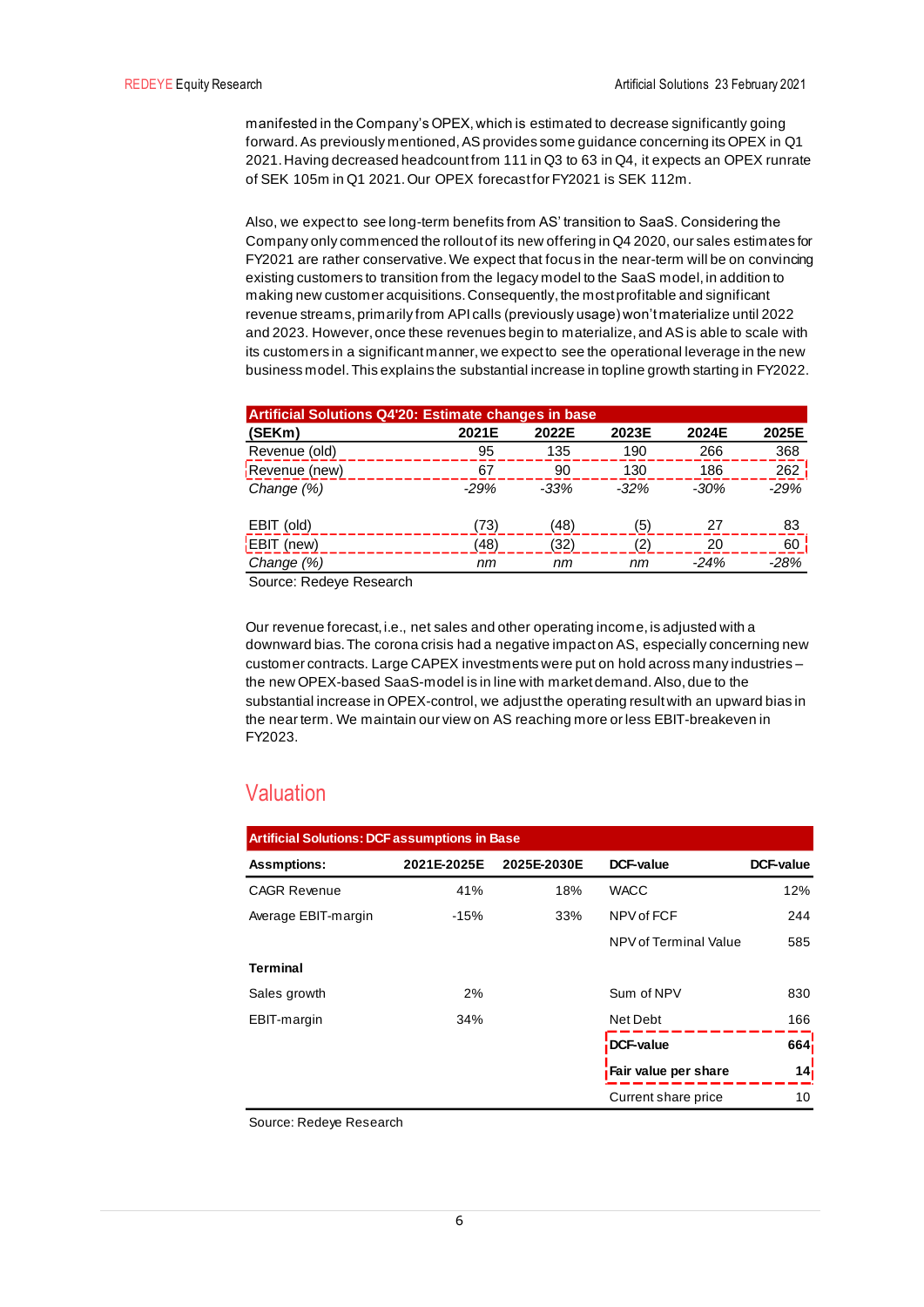We decrease our fair value range somewhat on the back of a relatively weak Q4 2020, in addition to the year as a whole. Previously, we had forecasted a significant sales ramp-up in 2021, which at this point doesn't appear to be so feasible. First, the Company had to tackle the pandemic, which entailed a hostile business environment – manifested in the order intake. Second, AS has seen fundamental change to both its business model and organizational structure, which already is considerably leaner. Therefore, we expect the Company's main focus will be on transitioning existing customers to the new business and delivery model, while also adding some new ones. Once this is in place, AS will be able to scale with its customers, resulting in a significant sales ramp-up, which we factor in from 2022 – manifested in our forward-looking estimates.

Our Base Case of SEK 14 continues to offer significant upside relative to the share's current price, around SEK 10.

|                                                                   |             |                             |               | <b>EV/Revenue</b> |         | <b>EV/EBITDA</b> | <b>Revenue Growth</b> |       |        | <b>EBITDA-margin</b> |
|-------------------------------------------------------------------|-------------|-----------------------------|---------------|-------------------|---------|------------------|-----------------------|-------|--------|----------------------|
| <b>SEKm</b>                                                       | EV          | <b>Rev FY20</b>             | 2021E         | 2022E             | 2021E   | 2022E            | 2021E                 | 2022E | 2021E  | 2022E                |
| 24SevenOffice                                                     | 2 3 7 5     | 169                         | 11,1          | 8,8               | 81,6    | 48,1             | 27%                   | 27%   | 14%    | 18%                  |
| <b>BIMobject</b>                                                  | 1 1 1 3     | 137                         | 6,1           | 4,5               | 111,3   | 23,7             | 33%                   | 35%   | 5%     | 19%                  |
| Efecte                                                            | 765         | 147                         | 4,7           | 4,0               | 152,5   | 40,1             | 11%                   | 18%   | 3%     | 10%                  |
| Formpipe                                                          | 498         | 403                         | 3,4           | 3,2               | 14,6    | 13,0             | 8%                    | 7%    | 24%    | 25%                  |
| Fortnox                                                           | 29 832      | 694                         | 32,2          | 24,8              | 71,2    | 54,5             | 33%                   | 30%   | 45%    | 46%                  |
| Lime                                                              | 6494        | 339                         | 16,4          | 14,2              | 47,9    | 40,7             | 17%                   | 15%   | 34%    | 35%                  |
| Litium                                                            | 346         | 48                          | 5,1           | 3,9               | 49,4    | 16,5             | 41%                   | 29%   | 10%    | 24%                  |
| Mercell                                                           | 5 1 3 0     | 313                         | 8,1           | 6,8               | 25,9    | 19,7             | 101%                  | 19%   | 31%    | 35%                  |
| Pexip                                                             | 10 671      | 664                         | 12,5          | 8,9               | $-44,8$ | $-37.5$          | 29%                   | 40%   | $-28%$ | $-24%$               |
| Upsales                                                           | 931         | 75                          | 8,9           | 6,8               | 39,9    | 27,4             | 38%                   | 32%   | 22%    | 25%                  |
| Vitec                                                             | 13819       | 1 3 1 3                     | 9,0           | 8,2               | 25,4    | 22,3             | 17%                   | 9%    | 36%    | 37%                  |
|                                                                   |             |                             |               |                   |         |                  |                       |       |        |                      |
| Average                                                           | 6634        | 391                         | 10,7          | 8,6               | 52,3    | 24,4             | 32%                   | 24%   | 18%    | 23%                  |
| Median                                                            | 2 3 7 5     | 313                         | 8,9           | 6,8               | 47,9    | 23,7             | 29%                   | 27%   | 22%    | 25%                  |
|                                                                   |             |                             |               |                   |         |                  |                       |       |        |                      |
| $A \cdot AB \cdot A \cdot AB \cdot AB \cdot AB \cdot AB \cdot AB$ | $\sim$ $ -$ | $\rightarrow$ $\rightarrow$ | $\sim$ $\sim$ | $\sim$ $\sim$     | $1 - 7$ | $\sim$ $\sim$    | $\sqrt{2}$            | 0.001 | 101    | 0.001                |

## Peer group analysis

Artificial Solutions \_\_\_\_ 657 \_\_\_\_\_ 74 \_\_ 8,8 \_\_\_ \_6,8 \_\_ \_\_-17,7 \_\_ \_-29,8 \_\_\_ 1% \_\_ \_\_28% \_\_ \_-49% \_\_ \_-23% . Source: Redeye Research, Bloomberg

> While our fair value range is derived from a DCF, we find support for our valuation in a peer group analysis. The group consists of Nordic SaaS companies, notorious for trading at premium multiples. The SaaS business model creates i) stability, ii) predictability, iii) high margins, and iv) decreased risk – which explains why investors appreciate these kinds of companies so dearly. Looking at EV/Revenue multiples, the most relevant metric for AS at this point, it appears fairly valued relative to the group. However, considering we forecast AS sales ramp-up to commence in 2022, and expect to see sales growth ~40-50% for several years, forward-looking multiples would suggest considerable upside.

If the Company can i) demonstrate a successful rollout of its SaaS offering, ii) prove a convincing path to profitability, and iii) secure a long-term financing solution, we expect to see a significant shift in market sentiment, and the stock to trade substantially higher.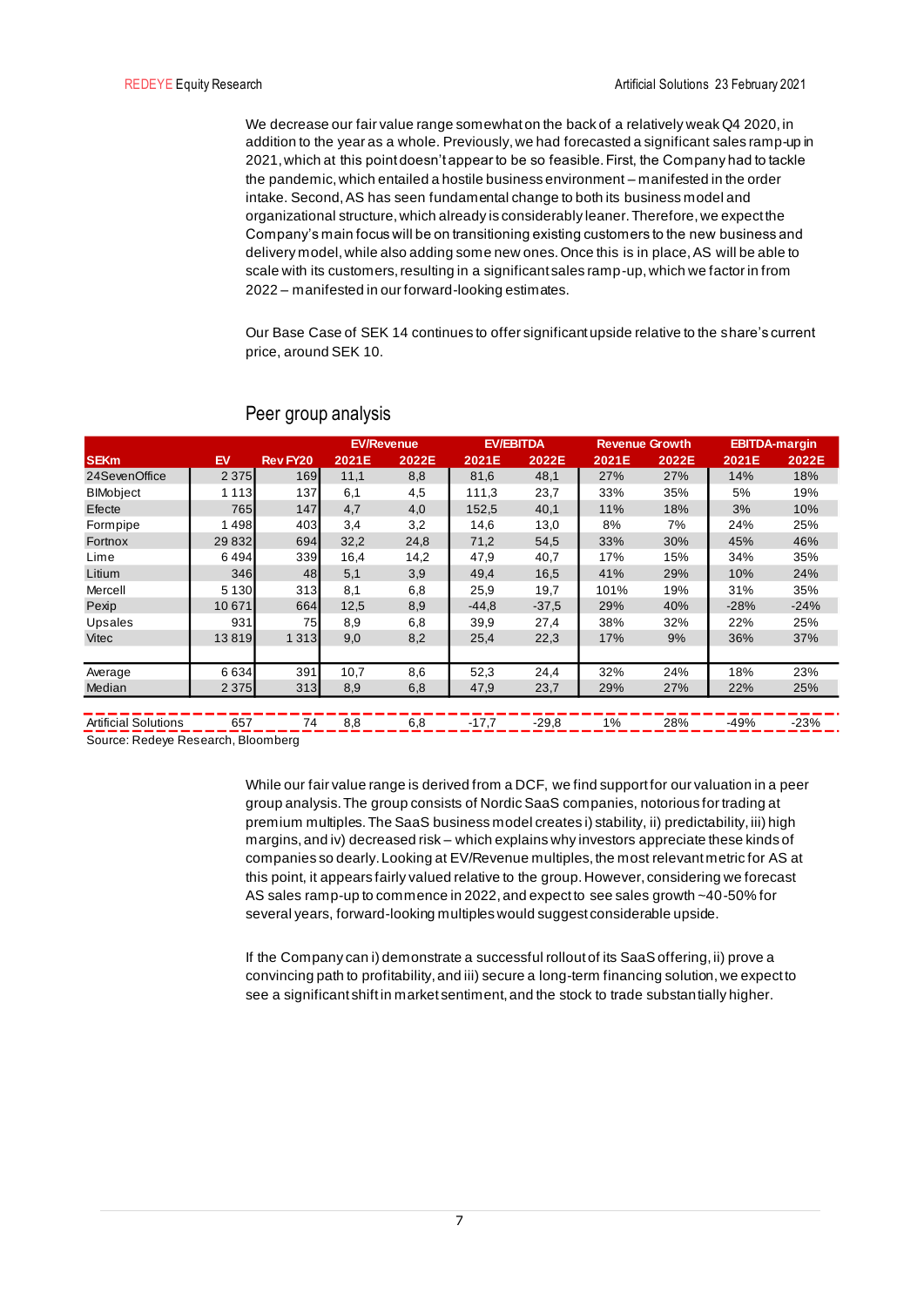*CAGR sales '21-'25: 24% CAGR sales '25-'30: 22% Terminal growth rate: 2% Avg. EBIT margin '21-'25: -31% Avg. EBIT margin '25-'30: 15% Terminal EBIT margin: 15% WACC: 12%* 

In our bear case scenario, we see our bear points materialize. It mainly boils down to competition and technology risks, where we assume that Teneo will not sustain its competitiveness over the medium and long-term. As a result, the shift towards more profitable revenue types do not occur and the operating leverage is not realized. These factors will contribute to AS lowering ambition and become a company with limited growth possibilities (i.e. a consultancy company with minor software sales). Lowered ambition will result in minor investments, employment, and marketing – leading to stable margins.

## Bear Case 2 SEK Base Case 14 SEK Bull Case 35 SEK

*CAGR sales '21-'25: 41% CAGR sales '25-'30: 18% Terminal growth rate: 2% Avg. EBIT margin '21-'25: -15% Avg. EBIT margin '25-'30: 33% Terminal EBIT margin: 34% WACC: 12%* 

As the market develops, AS is well positioned to benefit from its superior offering. As a result, our base case sees it growing with the market thanks to the competitive product and its revised go-tomarket strategy. The company's high operating leverage will translate into significant profitability as we assume a low customer churn and favorable customer acquisition costs. In base case, we anticipate positive cash flow from 2023, a pessimistic view relative to AS own targets of positive cash flow from 2020.

*CAGR sales '21-'25: 44% CAGR sales '25-'30: 20% Terminal growth rate: 2% Avg. EBIT margin '21-'25: 25% Avg. EBIT margin '25-'30: 36% Terminal EBIT margin: 38% WACC: 12%* 

Our bull case factors in higher growth, driven by more customer wins and wider deployments at each customer (i.e. higher ACV). Greater success will let AS to leverage its conversational data even further with a healthy rate of product innovation steaming from it .<br>– which ensures its competitiveness over a longer period. It's operating leverage and lower churn assumptions (driven by greater stickiness from wider deployments) allows for greater margins, explaining our long-term profitability assumptions. In base case we anticipate positive cash flow from 2022, still a pessimistic view relative to AS own targets of positive cash flow from 2020.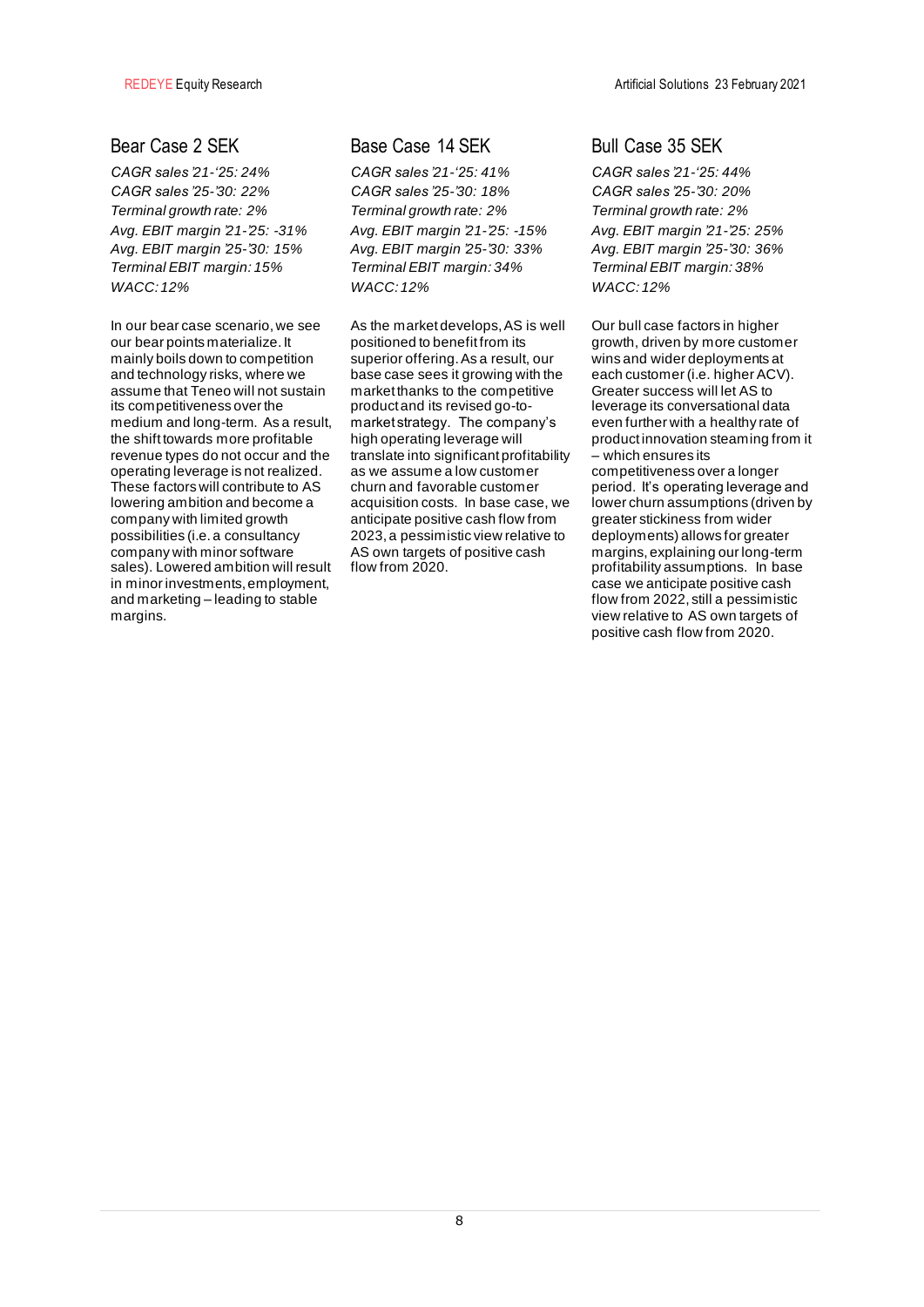# Investment Case

## Offers an attractive exposure to the conversational AI market

As one of the leading vendors of conversational AI technology, Artificial Solutions is well-positioned for significant growth. Its underlying market is set to grow at around 40% a year over the next several years, while the company should harness the benefits of its 2013 transformation into a software-based provider, its revised go-to-market strategy and the scaling of its initial deployments in this period too.

## Major customers/partners

AS's blue-chip customers such as AT&T, Shell and Vodafone and its partner network of leading system integrators (including Accenture, Deloitte and KPMG) validate its technology. But now it must meet the key challenge of acquiring further customers from its target group of large global enterprises, whose sales cycles are usually long and complex. We view its crucial shift to a partner-led model as ensuring scalability and efficiency and note that partners' share of revenue has increased from 9% in 2016 to more than 50% in 2020.

## Revenue Scalability

Two of AS's three revenue streams - licenses and usage fees - provide high gross margins (~90%) and recurring revenues. The company's high operating leverage should translate into significant profitability if it succeeds in growing with its market while controlling customer churn and acquisition costs.

## Counter-Thesis

**Strategic failure:** The company's revised, SaaS strategy may not deliver the growth it seeks. This would jeopardize the growth story, which is at the core of our investment case.

**Competition:** It would weigh heavily on the conversational AI industry if the tech giants were to flex their muscles and exploit their dominant market positions in the cloud, data and AI. Even if they do not, this area's significant potential makes it likely that competition will increase further going forward.

**Customer concentration:** Given its concentrated customer base, any loss of customers could hurt AS's revenue significantly. One customer accounts for ~20% of AS's sales and the top five customers account for more than 50% of sales, highlighting the importance of a broader customer base and revenue diversification to drive growth and reduce risk.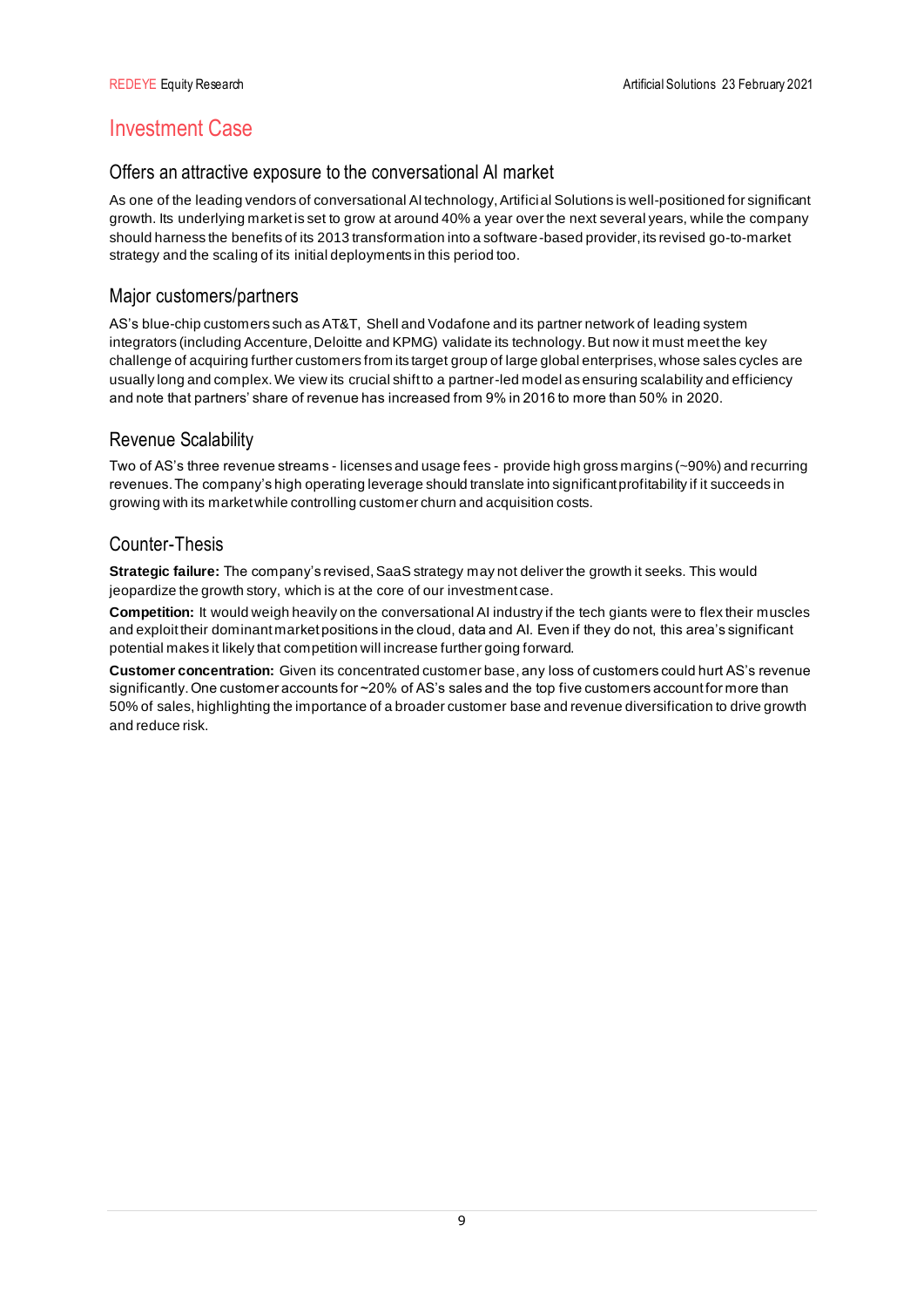# Summary Redeye Rating

The rating consists of three valuation keys, each constituting an overall assessment of several factors that are rated on a scale of 0 to 1 points. The maximum score for a valuation key is 5 points.

## Rating changes in the report

## **People:** 4

Artificial Solutions has a highly experienced senior management team and holds a strong position in terms of technological know-how and products. The challenges ahead relate to good execution and management (go-to-market approach, customer acquisition, partner strategy etc.). Our assessment is that the team is well-equipped to capitalize on these opportunities. In addition to the CEO's experience from companies undergoing expansion, the majority of the team has been at AS for eight years or more. We consider the management team and the developers to be fundamental to the company, which also represents a risk (dependency on key personnel). We would like the board and management team to have more skin in the game, to confirm their confidence in the company's future and to align their interests with other shareholders'.

### **Business:** 3

AS is active in a market that is exhibiting particularly rapid growth. The overall global intelligent virtual assistants' market is set to grow ~40% a year until 2023, according to Tractica, making it clearly a favorable market to be part of. Two of AS's three revenue streams - licenses and usage fees - provide high gross margins (~90%) and recurring revenues. The company's high operating leverage should translate into significant profitability if it succeeds in growing with its market while controlling customer churn and acquisition costs.

## **Financials:** 1

We anticipate that the company will need to raise additional capital 2021 or 2022. Also, its balance sheet is strained with negative equity and considerable debt. AS has never before been able to reach profitability. In our estimates (base case), AS will reach EBIT-breakeven during 2023, at that point, the rating would start to gradually increase.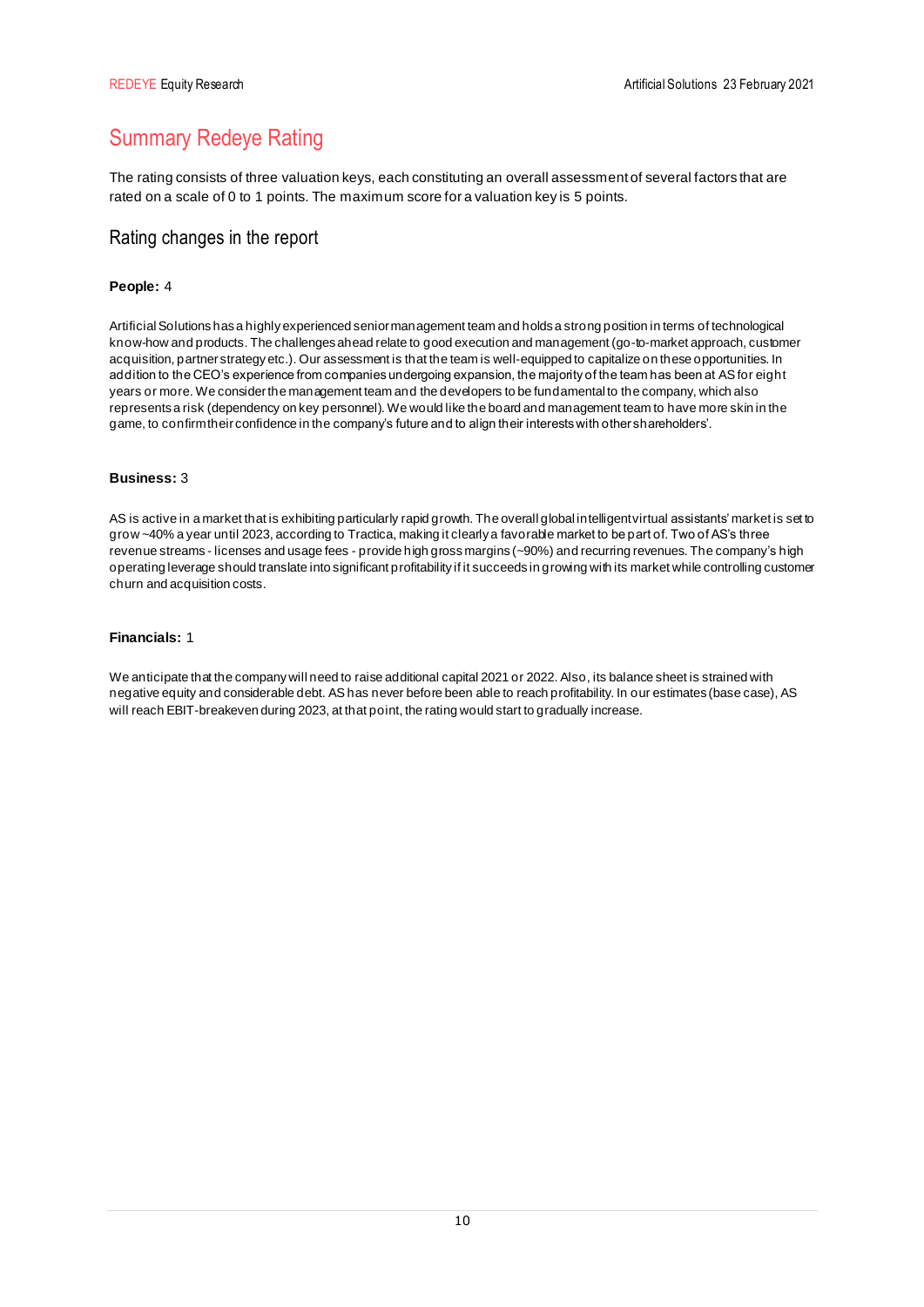| <b>INCOME STATEMENT</b>                             | 2018                             | 2019                  | 2020                 | 2021E          | 2022E               |  |
|-----------------------------------------------------|----------------------------------|-----------------------|----------------------|----------------|---------------------|--|
| Net sales<br>Total operating costs                  | 45<br>$-140$                     | 49<br>$-161$          | 54<br>$-160$         | 59<br>$-112$   | 80<br>$-118$        |  |
| <b>EBITDA</b>                                       | $-95$                            | $-112$                | $-86$                | $-37$          | $-22$               |  |
| Depreciation                                        | $-1$                             | $-1$                  | $-1$                 | $-1$           | $-1$                |  |
| Amortization                                        | $-23$                            | $-33$                 | $-10$                | $-10$          | $-10$               |  |
| Impairment charges                                  | 0                                | 0                     | 0                    | 0              | 0                   |  |
| EBIT                                                | $-119$                           | $-146$                | $-98$                | $-48$          | $-32$               |  |
| Share in profits                                    | 0                                | $\overline{0}$        | 0                    | $\overline{0}$ | 0                   |  |
| Net financial items<br>Exchange rate dif.           | $-27$<br>0                       | $-36$<br>0            | $-57$<br>0           | $-49$<br>0     | $-38$<br>0          |  |
| Pre-tax profit                                      | $-146$                           | $-182$                | $-154$               | $-97$          | $-70$               |  |
|                                                     |                                  |                       |                      |                |                     |  |
| <b>BALANCE SHEET</b>                                | 2018                             | 2019                  | 2020                 | 2021E          | 2022E               |  |
| Assets                                              |                                  |                       |                      |                |                     |  |
| Current assets<br>Cash in banks                     | 47                               | 4                     | 12                   | 5              | 0                   |  |
| Receivables                                         | $6\overline{6}$                  | 32                    | $\overline{7}$       | 10             | 13                  |  |
| Inventories                                         | $\overline{0}$                   | $\overline{0}$        | $\overline{0}$       | $\overline{0}$ | 0                   |  |
| Other current assets                                | 17                               | 0                     | $\overline{0}$       | $\overline{0}$ | 0                   |  |
| Current assets                                      | 70                               | 36                    | 20                   | 15             | 13                  |  |
| <b>Fixed assets</b>                                 |                                  |                       |                      |                |                     |  |
| Tangible assets                                     | $\overline{2}$                   | $\overline{2}$        | $\overline{2}$       | $\overline{2}$ | $\overline{2}$      |  |
| Associated comp.                                    | 0                                | $\overline{0}$        | $\overline{0}$       | $\overline{0}$ | 0                   |  |
| Investments                                         | 6                                | 5                     | 5                    | 5              | 5                   |  |
| Goodwill<br>Cap. exp. for dev.                      | $\overline{0}$<br>$\overline{0}$ | $\overline{0}$<br>0   | 0<br>$\overline{0}$  | 0<br>0         | 0<br>$\overline{0}$ |  |
| O intangible rights                                 | 29                               | 31                    | 32                   | 33             | 35                  |  |
| O non-current assets                                | $\overline{0}$                   | $\overline{0}$        | $\overline{0}$       | $\overline{0}$ | 0                   |  |
| <b>Total fixed assets</b>                           | 37                               | 38                    | 39                   | 40             | 42                  |  |
| Deferred tax assets                                 | $\overline{0}$                   | $\overline{0}$        | $\overline{0}$       | $\overline{0}$ | 0                   |  |
| Total (assets)                                      | 107                              | 74                    | 59                   | 55             | 55                  |  |
| Liabilities                                         |                                  |                       |                      |                |                     |  |
| <b>Current liabilities</b>                          |                                  |                       |                      |                |                     |  |
| Short-term debt                                     | 94                               | 141                   | 221                  | 297            | 350                 |  |
| Accounts payable                                    | 47<br>$\overline{0}$             | 49                    | 52<br>$\overline{0}$ | 54<br>8        | 57<br>15            |  |
| O current liabilities<br><b>Current liabilities</b> | 141                              | $\overline{0}$<br>190 | 273                  | 359            | 422                 |  |
| Long-term debt                                      | 52                               | $\overline{0}$        | $\overline{0}$       | $\overline{0}$ | 0                   |  |
| O long-term liabilities                             | 0                                | $\overline{0}$        | $\overline{0}$       | $\overline{0}$ | 0                   |  |
| Convertibles                                        | 0                                | 0                     | 0                    | 0              | 0                   |  |
| <b>Total Liabilities</b>                            | 193                              | 190                   | 273                  | 359            | 422                 |  |
| Deferred tax liab                                   | 0                                | 0                     | 0                    | 0              | 0                   |  |
| Provisions                                          | $\overline{0}$                   | $\overline{0}$        | $\overline{0}$       | $\overline{0}$ | $\overline{0}$      |  |
| Shareholders' equity                                | $-86$                            | $-116$                | $-214$               | $-304$         | $-367$              |  |
| Minority interest (BS)                              | $\overline{0}$                   | $\overline{0}$        | $\overline{0}$       | 0<br>$-304$    | 0                   |  |
| Minority & equity<br>Total liab & SE                | $-86$<br>107                     | $-116$<br>74          | $-214$<br>59         | 55             | $-367$<br>55        |  |
|                                                     |                                  |                       |                      |                |                     |  |
| FREE CASH FLOW                                      | 2018                             | 2019                  | 2020                 | 2021E          | 2022E               |  |
| Net sales<br>Total operating costs                  | 45<br>$-140$                     | 49<br>$-161$          | 54<br>$-160$         | 59<br>$-112$   | 80<br>$-118$        |  |
| Depreciations total                                 | $-23$                            | $-33$                 | $-10$                | $-10$          | $-10$               |  |
| EBIT                                                | $-119$                           | $-146$                | $-98$                | $-48$          | $-32$               |  |
| Change in WC                                        | 1                                | $-7$                  | 27                   | -8             | 1                   |  |
| <b>Gross CAPEX</b>                                  | $-16$                            | $-35$                 | $-15$                | $-10$          | $-12$               |  |
| Free cash flow                                      | $-109$                           | $-153$                | $-67$                | $-53$          | $-33$               |  |
|                                                     |                                  |                       |                      |                |                     |  |
| CAPITAL STRUCTURE                                   | 2018                             | 2019                  | 2020                 | 2021E          | 2022E               |  |
| Equity ratio                                        | $-81%$                           | $-157%$               | $-365%$              | $-554%$        | -669%               |  |
| Debt/equity ratio                                   | $-169%$                          | $-121%$               | $-103%$              | $-98%$         | $-95%$              |  |
| Net debt                                            | 99<br>13                         | 136                   | 209                  | 293            | 350<br>$-17$        |  |
| Capital employed<br>Capital turnover rate           | 0.4                              | 20<br>0.7             | -5<br>1.1            | $-12$<br>1.7   | 2.4                 |  |
| <b>GROWTH</b>                                       | 2018                             | 2019                  | 2020                 | 2021E          | 2022E               |  |
| Sales growth                                        | -6%                              | 9%                    | 26%                  | 47%            | 45%                 |  |
| EPS growth (adj)                                    | $-44%$                           | $-59%$                | $-34%$               | $-31%$         | $-31%$              |  |

| <b>SHARE PERFORMANCE</b>                       |          | <b>GROWTH/YEAR</b>      | 18/20E                       |
|------------------------------------------------|----------|-------------------------|------------------------------|
| 1 month                                        | $-12.9%$ | Net sales               | 17.4 %                       |
| 3 month                                        | $-32.7%$ | Operating profit adj    | $-11.8%$                     |
| 12 month                                       | 17.7%    | EPS, just               | $-48.2%$                     |
| Since start of the year                        | $-14.0%$ | Equity                  | 57.4 %                       |
| SHAREHOLDER STRUCTURE %<br>Scope               |          | <b>CAPITAL</b><br>38.8% | <b>VOTES</b><br>38.8%        |
| AFA Försäkring                                 |          | 5.9%                    | 5.9%                         |
| SEB-Stiftelsen                                 |          | 4.2%                    | 4.2%                         |
| C WorldWide Asset Management                   |          | 2.8%                    | 2.8%                         |
| Andrew Walton-Green                            |          | 2.7%                    | 2.7%                         |
| Johan A. Gustavsson                            |          | 2.4%                    | 2.4%                         |
| Ulf Johansson                                  |          | 2.3%                    | 2.3%                         |
| <b>NLISIP</b>                                  |          | 1.9%                    | 1.9%                         |
| Sven Härgestam                                 |          | 1.6%                    | 1.6%                         |
| John Brehmer                                   |          | 1.6%                    | 1.6%                         |
| <b>SHARE INFORMATION</b><br>Reuters code       |          |                         | ASAL <sub>st</sub>           |
| List                                           |          |                         | First North                  |
| Share price                                    |          |                         | 10.1                         |
| Total shares, million                          |          |                         | 47.5                         |
| Market Cap, MSEK                               |          |                         | 480.2                        |
| <b>MANAGEMENT &amp; BOARD</b>                  |          |                         |                              |
| CEO                                            |          |                         | Per Ottosson                 |
| CFO                                            |          |                         | Fredrik Törgren              |
| Chairman                                       |          |                         | Ása Hedin                    |
| <b>FINANCIAL INFORMATION</b><br>Q1 2021 Report |          |                         | 2021-05-06                   |
| Q2 2021 Report                                 |          |                         | 2021-08-10                   |
| Q3 2021 Report                                 |          |                         | 2021-10-28                   |
|                                                |          |                         |                              |
| <b>ANALYSTS</b>                                |          |                         | Redeve AB                    |
| Forbes Goldman                                 |          |                         | Mäster Samuelsgatan 42, 10tr |
| forbes.goldman@redeye.se                       |          |                         | 111 57 Stockholm             |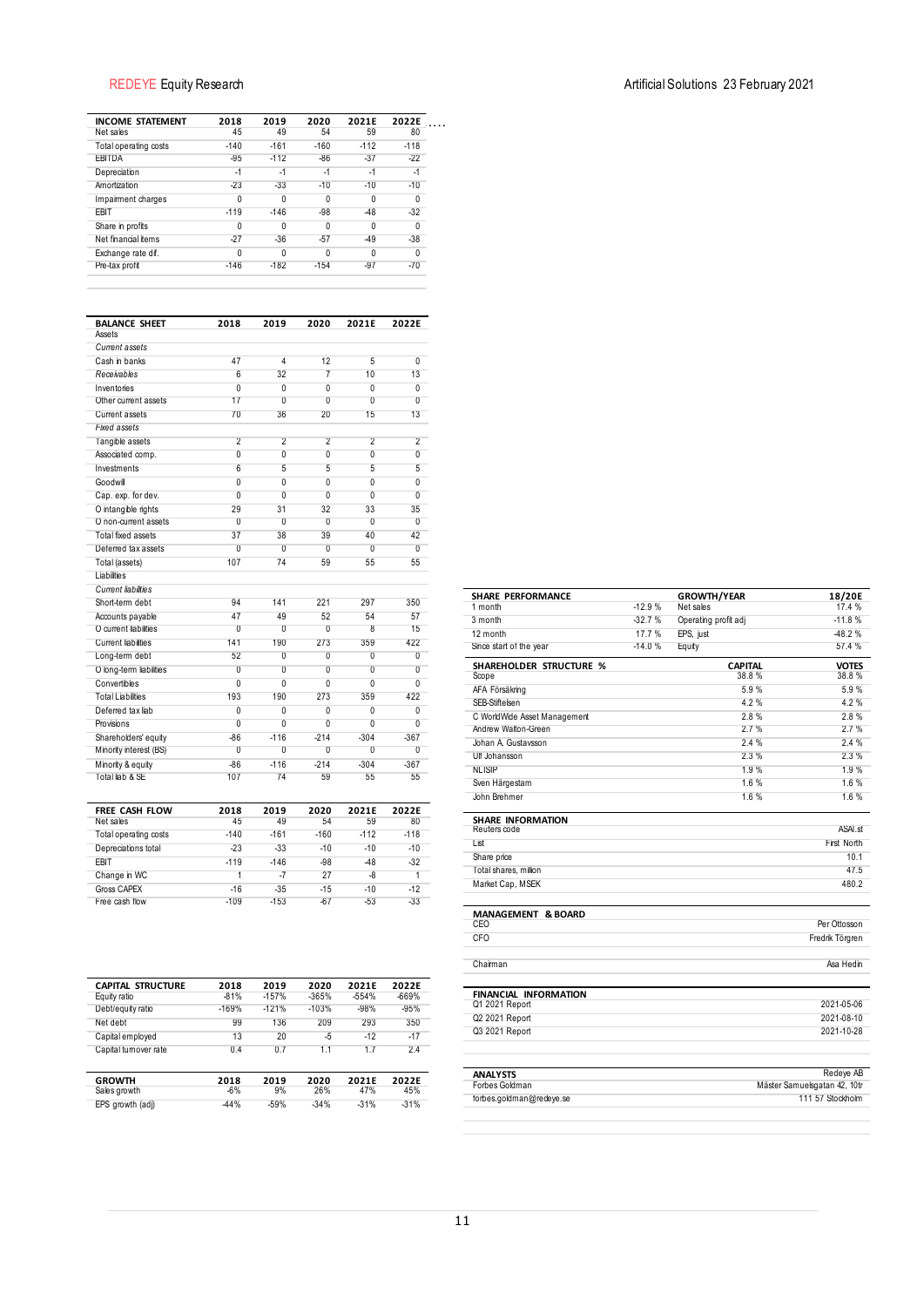# Redeye Rating and Background Definitions

## **Company Quality**

Company Quality is based on a set of quality checks across three categories; PEOPLE, BUSINESS, FINANCE. These are the building blocks that enable a company to deliver sustained operational outperformance and attractive long-term earnings growth.

Each category is grouped into multiple sub-categories assessed by five checks. These are based on widely accepted and tested investment criteria and used by demonstrably successful investors and investment firms. Each sub-category may also include a complementary check that provides additional information to assist with investment decision-making.

If a check is successful, it is assigned a score of one point; the total successful checks are added to give a score for each sub-category. The overall score for a category is the average of all sub-category scores, based on a scale that ranges from 0 to 5 rounded up to the nearest whole number. The overall score for each category is then used to generate the size of the bar in the Company Quality graphic.

## **People**

At the end of the day, people drive profits. Not numbers. Understanding the motivations of people behind a business is a significant part of understanding the long-term drive of the company. It all comes down to doing business with people you trust, or at least avoiding dealing with people of questionable character.

The People rating is based on quantitative scores in seven categories:

• Passion, Execution, Capital Allocation, Communication, Compensation, Ownership, and Board.

## **Business**

If you don't understand the competitive environment and don't have a clear sense of how the business will engage customers, create value and consistently deliver that value at a profit, you won't succeed as an investor. Knowing the business model inside out will provide you some level of certainty and reduce the risk when you buy a stock. The Business rating is based on quantitative scores grouped into five sub-categories:

• Business Scalability, Market Structure, Value Proposition, Economic Moat, and Operational Risks.

## **Financials**

Investing is part art, part science. Financial ratios make up most of the science. Ratios are used to evaluate th e financial soundness of a business. Also, these ratios are key factors that will impact a company's financial performance and valuation. However, you only need a few to determine whether a company is financially strong or weak.

The Financial rating is based on quantitative scores that are grouped into five separate categories:

• Earnings Power, Profit Margin, Growth Rate, Financial Health, and Earnings Quality.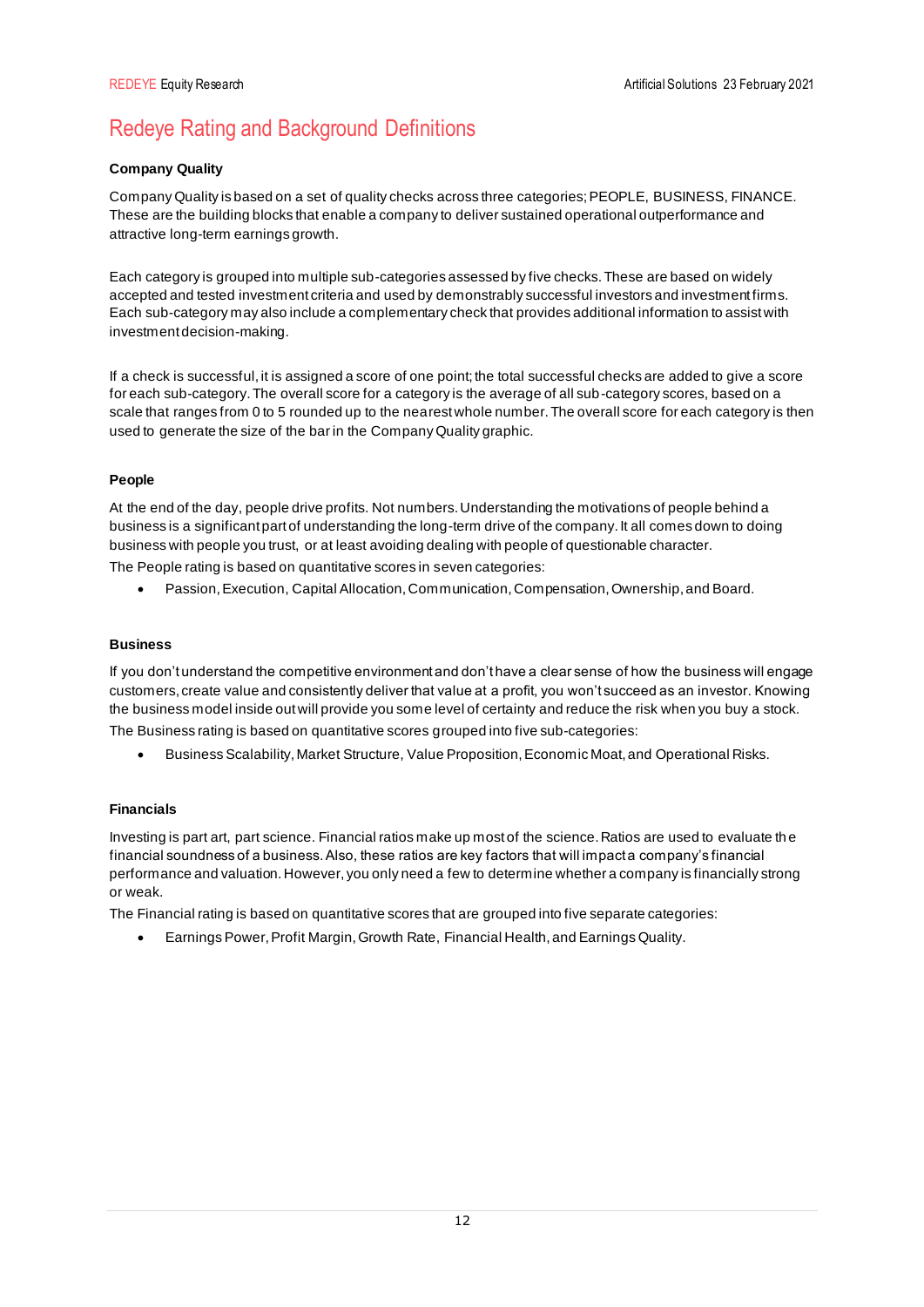# Redeye Equity Research team

Management

**Björn Fahlén** bjorn.fahlen@redeye.se

**Håkan Östling** hakan.ostling@redeye.se

Technology Team **Jonas Amnesten** jonas.amnesten@redeye.se

**Henrik Alveskog** henrik.alveskog@redeye.se

**Fredrik Nilsson** fredrik.nilsson@redeye.se

**Tomas Otterbeck** tomas.otterbeck@redeye.se

**Oskar Vilhelmsson** oskar.vilhelmsson@redeye.se

**Viktor Westman** viktor.westman@redeye.se

**Forbes Goldman** forbes.goldman@redeye.se

**Mark Siöstedt** mark.siostedt@redeye.se

**Danesh Zare** danesh.zare@redeye.se

**Mattias Ehrenborg** mattias.ehrenborg@redeye.se **Editorial Mark Siöstedt** mark.siostedt@redeye.se

**Joel Karlsson** joel.karlsson@redeye.se

Life Science Team

**Gergana Almquist** gergana.almquist@redeye.se

**Oscar Bergman** oscar.bergman@redeye.se

**Anders Hedlund** anders.hedlund@redeye.se

**Ludvig Svensson** ludvig.svensson@redeye.se

**Niklas Elmhammer** niklas.elmhammer@redeye.se

**Mats Hyttinge** mats.hyttinge@redeye.se

**Filip Einarsson** filip.einarsson@redeye.se

**Fredrik Thor** fredrik.thor@redeye.se